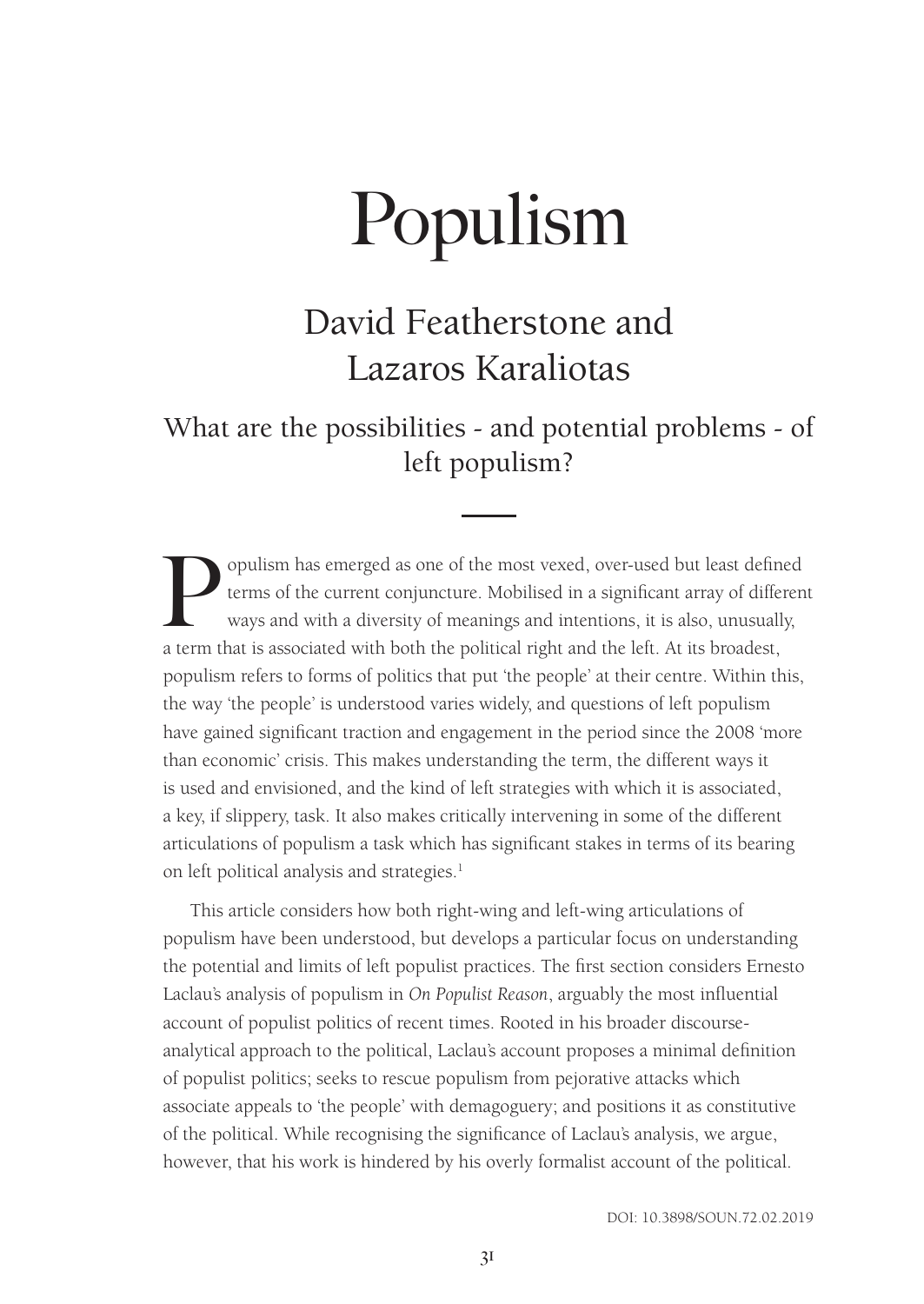To offer an alternative, in the second section we turn to Stuart Hall's writings on Thatcherism, which offer a more contextual and situated engagement with particular populist strategies, and which have continuing relevance for understanding some contemporary far right articulations of the populist political terrain.

The final section explores some of the actually existing experiences of left populism in contemporary Europe, to draw out both the strengths and the weaknesses of these strategies. Focusing on Podemos and Syriza, we argue that left populist strategies have been significant in challenging the hegemony of austerity policies in the European-crisis conjuncture. However, we also probe three key areas where there are limitations in their strategies. These concern, firstly, questions of 'nationed' narratives around the crisis and ways out of it;<sup>2</sup> secondly, the relationship between leadership and grassroots politics; and, thirdly, the ways they engage with internationalist political projects.

#### **Laclau's theory of populism: limits to formalism**

Ernesto Laclau has been the most influential - and perhaps also the most controversial - theorist of populism in recent years. Over the past four decades, beginning with his early contributions in the 1970s and culminating in the publication of *On Populist Reason*, Laclau's work has powerfully challenged pejorative understandings of populism that reduce populist politics to a reactionary, demagogic, nativist and often authoritarian ideology.<sup>3</sup> Such pejorative understandings, for Laclau, feed on the conceptual ambiguity of academic, popular and political engagements with populism, and mirror liberal political thinking that reduces democratic politics to techno-managerial governance tactics by denigrating 'the people' as ignorant and irrational masses.<sup>4</sup> Alongside his critiques of such approaches, Laclau has sought to define populism in what he calls a 'strictly formal' way - as a form of politics that seeks to articulate and construct political identities and practices within a specific logic. Populism for Laclau, thus, entails two minimal characteristics: populist politics, first, revolve around the nodal point of 'the people', and, second, construct an antagonistic representation of society, dividing the social field in two opposing camps: on one side 'the people' - the underdogs, the many, the 99% - and on the other 'the elite' - the establishment, the few, the 1%.5

At the core of Laclau's interventions lies the key theoretical move to conceive of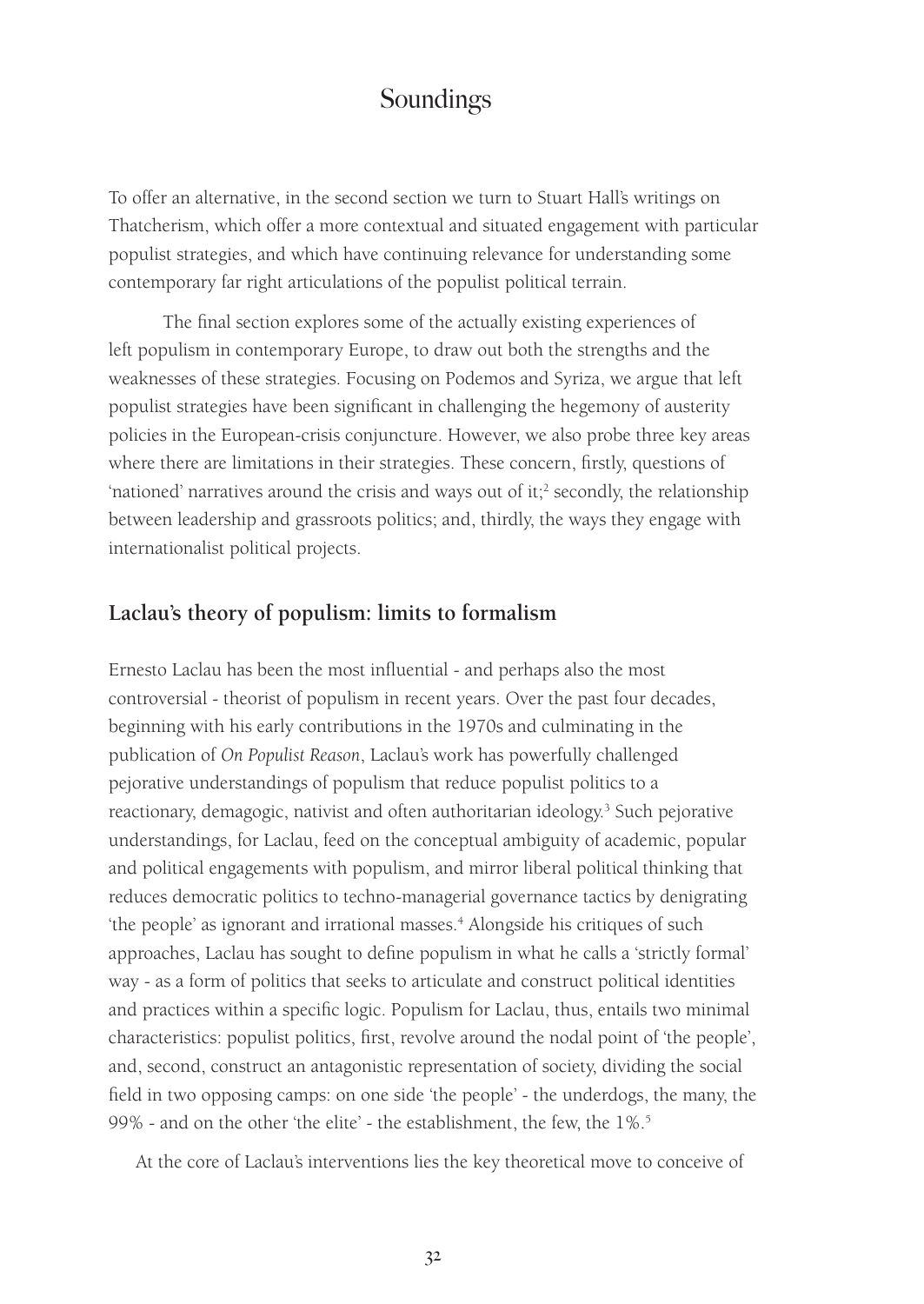the 'people' as a *political category*, rather than a given of the social structure. Building also on his work with Chantal Mouffe in *Hegemony and Socialist Strategy*, Laclau argues that 'the people' are not a pre-given population but are constantly constructed and demarcated through the 'discursive frontiers' that populist discourses draw between them and a 'constitutive outside' - the enemy, against which 'the people' is constituted.<sup>6</sup> Populist discourses, thus, institute 'the people', creating a new agency out of a plurality of political demands.<sup>7</sup> For Laclau, demands - or more accurately social demands - that cannot be accommodated within the current institutional order are the building blocks for populism. When a number of such demands remain unsatisfied, grievances may escape their specificity, and they can then be politically and discursively linked together (articulated) in such a way as to create new forms of solidarity. Laclau and Mouffe refer to this process as making 'chains of equivalence'. Populist politics and leaders, thus, capitalise on such unmet demands to initiate a process of political identification, and construct 'the people' as a political actor demanding change against the existing institutional order.<sup>8</sup>

In understanding 'the people' as a political actor in the making, and populism as a specific logic in the articulation of 'the people', Laclau's work has opened up important new avenues in thinking through populist politics from a left perspective. Rather than sweepingly equating populism with reactionary right-wing ideologies, Laclau usefully draws attention to the - often conflicting - ways in which diverse populist discourses construct and interpellate their respective 'people'. This emphasis on the diverse constructions of the people and the discursive frontiers that different populist politics articulate is particularly useful in the current conjuncture in Europe and the US, which is marked by the concomitant upsurge of both leftwing and right-wing populisms. It not only allows for more nuanced readings of populist politics; it also offers important analytical and theoretical tools in thinking through the possibilities and limitations of left populism.

Nevertheless, Laclau's insistence on a formalist reading of populism is also the terrain upon which his theory encounters some key tensions and limitations, since formalism tends to obscure the specific histories and geographies that shape political activity. Firstly, there is an at least implicit tendency in Laclau's work on populism to elide the spaces of the political with the spaces of the nation-state.<sup>9</sup> While his theorisation enables a dynamic and plural sense of the making of 'the people' through antagonisms and solidarities, this construction remains largely inscribed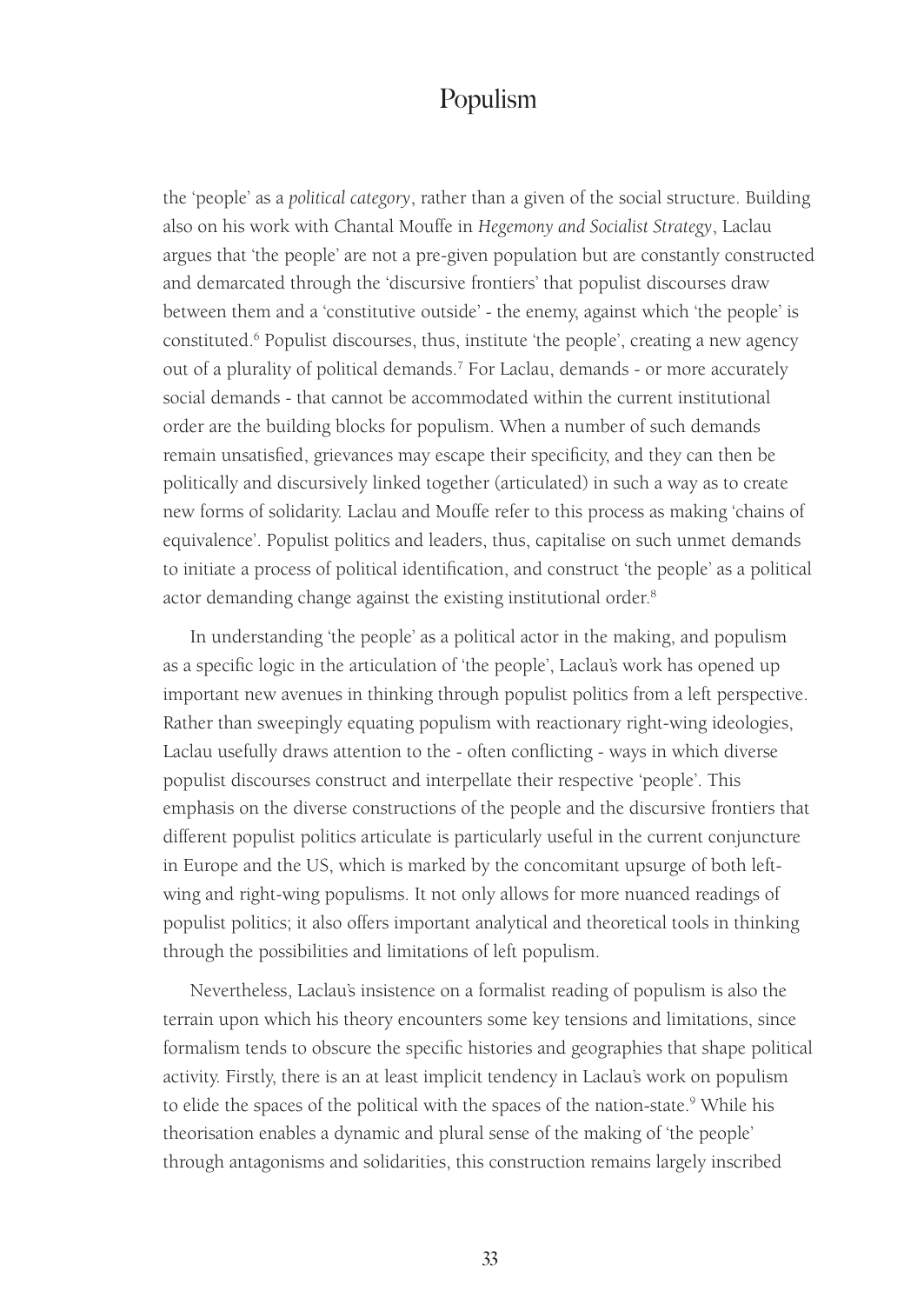within the given space of the nation-state. As Matthew Sparke argues, the effect of this 'built-in territorialisation of the political' is to close down 'sites of radical and plural democracy … within the larger space of differences that is the nation-state'.<sup>10</sup> It also obscures the constitutive role of transnational connections in shaping, and being shaped by, populist politics.<sup>11</sup>

Secondly - and this is of particular importance in a conjuncture marked by the upsurge of exclusionary if not outright racist discourses throughout Europe and the US - there is a danger of conflating 'the people' that populist politics construct and seek to represent with the citizens of a nation-state. As Etienne Balibar has convincingly argued, however, 'the nation, or the national identity, however effective it has been in modern history, is only one of the possible institutional forms of the community of citizens, and it neither encapsulates all of its functions nor completely neutralizes its contradictions'.<sup>12</sup> Indeed, Jacques Rancière usefully distinguishes between the *demos* and *the ethnos* as the two names of 'the people'. While the ethnos signifies the construction of the people as 'the living body of those who have the same origin, are born on the same soil or worship the same god', the demos points to 'the count of the uncounted', and transcends any quality that could be construed as 'given'.13 'The life of the demos', for Rancière, 'is the ongoing process of its differentiation from the ethnos'.14

Finally, as Benjamin Arditi among others has noted, Laclau's reading of populism is also marked by a 'strong attachment to a leader - which is in fact an attachment to a strong leader'.15 For Laclau, in populism 'the equivalential logic leads to singularity, and singularity to the identification of the unity of the group with the name of the leader'.16 As Arditi argues, while the name of the leader is, for Laclau, an 'empty signifier' of popular unity - 'the symbolic unification of the group around an individuality' - the leader is also a person, and frequently male.<sup>17</sup> In this sense, any discussion of the symbolic unity of the people under the leader also needs to address issues and critiques revolving around personality cult, the idealisation of the all-powerful leader and the implications these might have for an emancipatory democratic politics.

As Hilary Wainwright has noted in relation to Jeremy Corbyn, particular forms of left leadership, including their relationship to broader movements, are malleable and not pre-determined. She has argued that part of Corbyn's appeal and distinctiveness has been his refusal of certain tropes of the charismatic,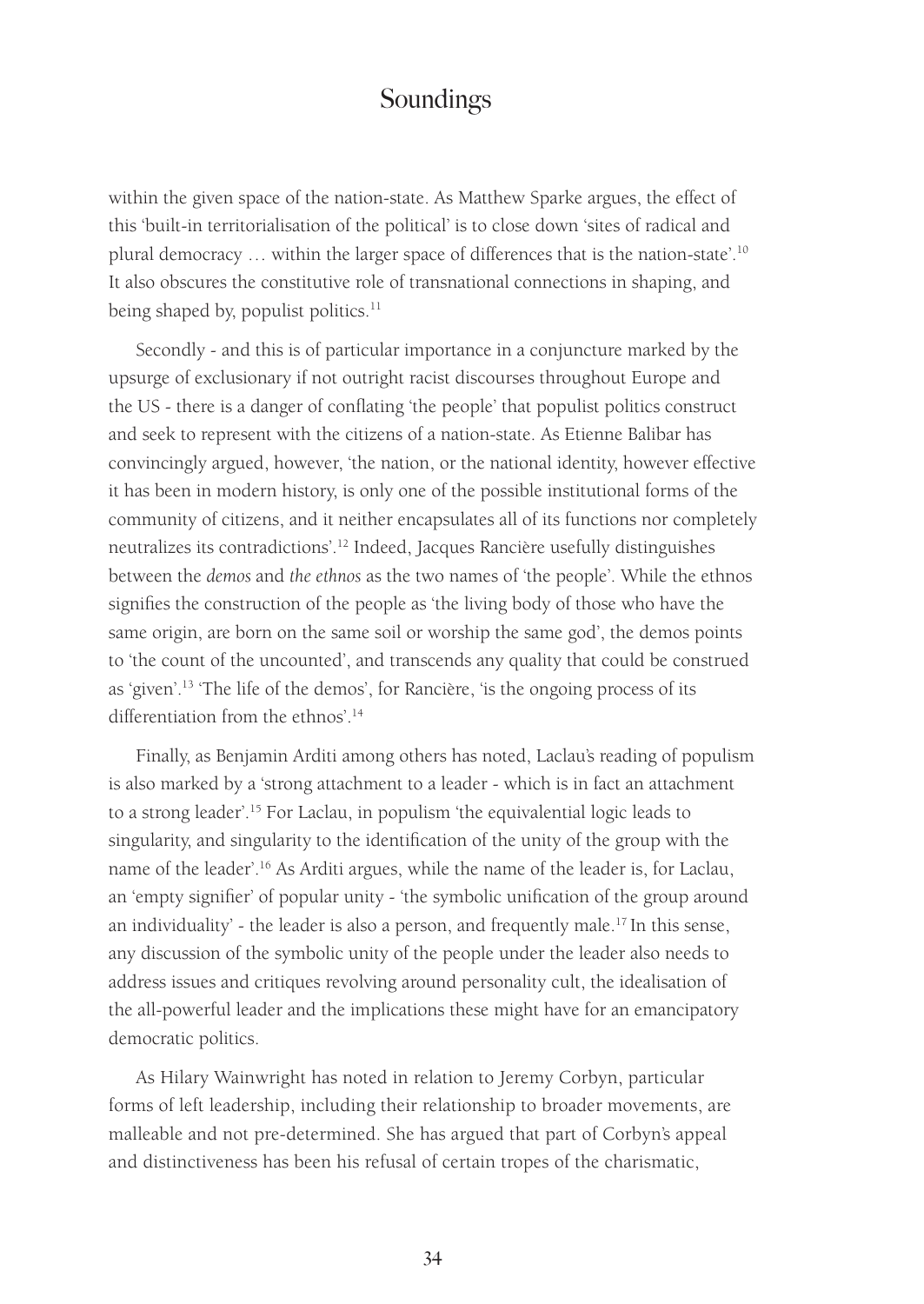populist leader. Thus she contrasts Tony Benn, who 'championed radical change through his charisma and established status as a leading politician', with Corbyn, who she sees as having symbolised a 'new effort to open the party to becoming a movement for radical change through his very modesty and daily support for others in struggle'.18 While Corbyn's period as Labour leader has probably followed a more uneven and differentiated trajectory than Wainwright's optimistic account allows, it is significant that such dispersed notions of leadership also imply a different understanding of the spaces through which politics take place, a shift away from those implied by the top-down nature of a national party led by a strong, charismatic leader. This re-envisioning of leadership opens up different sites and practices of left politics as having importance, and allows more dispersed and generous constructions of political agency.

Thinking about populism spatially - that is, in a way that foregrounds the generative role of space and geography in the articulation of diverse populist projects - can help us to move beyond some of these tensions in Laclau's work. Such a perspective entails an interest in the relationship of space and place to populist politics that is both theoretical and empirical. Indeed, recent political theory work has highlighted the importance of engaging with the spaces in and through which populist politics are performed.<sup>19</sup> Rather than eliding the spaces of populist politics with the nation-state, an emphasis on the everyday spaces and political infrastructures that make populist politics possible opens up a plural understanding of the diverse range of places that populist politics shapes, and the different ways in which place is thought about in populist strategy. Zooming in on these spaces enables more nuanced readings of contemporary populist politics both in the sense of unearthing the diverse repertoires, emotions and solidarities at work in different populist politics, and in terms of tracing the diverse trans-local connections and disconnections shaping and being shaped by populist politics. At the same time, charting the discursive topographies and geographical imaginations of different populist discourses can offer important insights into the ways in which they are constructed, including the ways in which they converge and diverge. To demonstrate the significance of such an approach, in the next section we turn to Stuart Hall's engagement with populist political strategies in his writings on Thatcherism.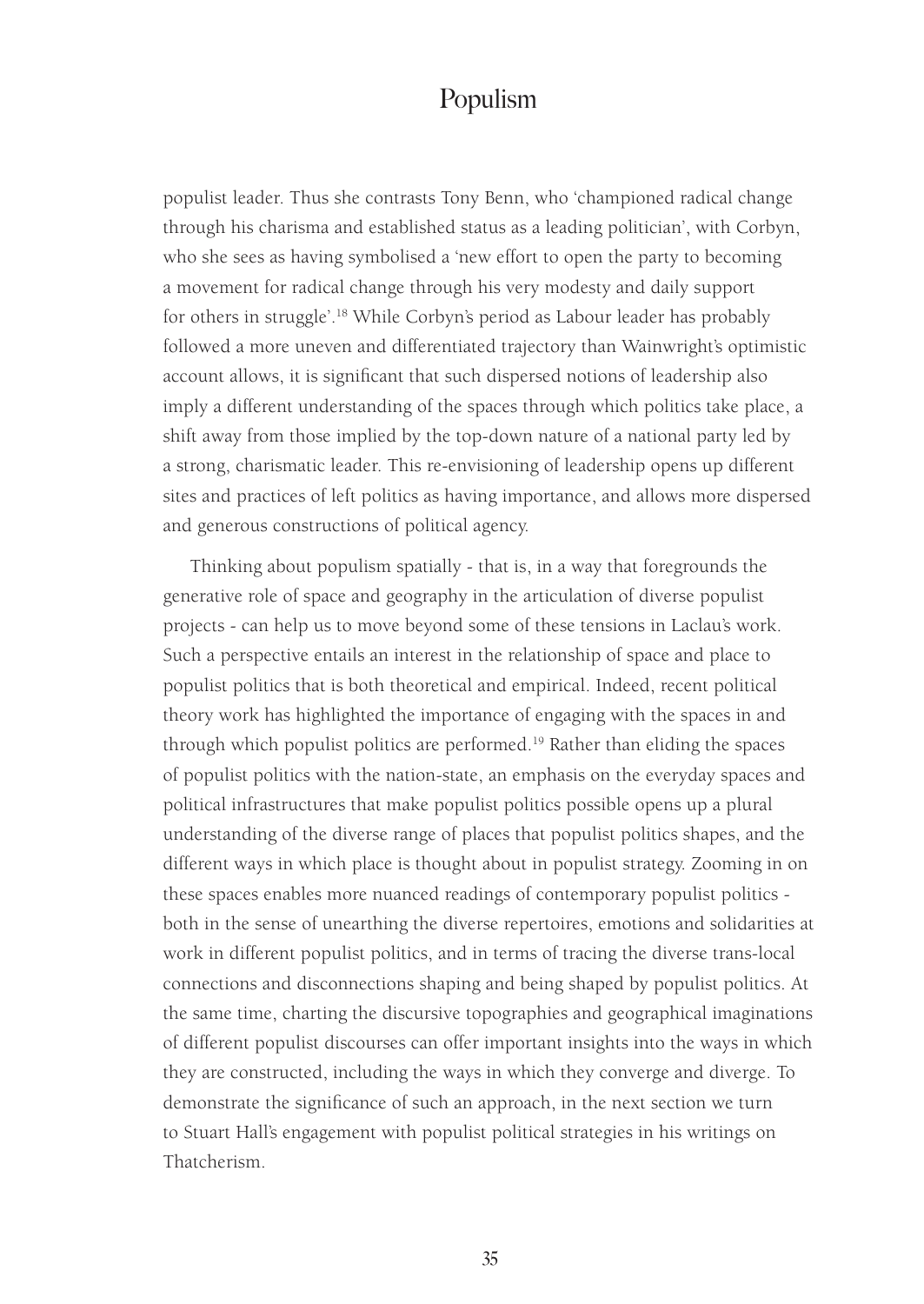#### **Articulating populism**

In his essay 'The empire strikes back', written in April 1982, during the Malvinas-Falklands conflict, Stuart Hall argued that, while the Falklands crisis may 'have been unpredicted', the 'way it has been constructed into a populist cause is not'.20 Hall understood the conflict as 'the apogee of the whole arc of Thatcherite populism': as he had recognised for some time, this was a political project that understood how to intervene in events as they arose, in ways that reinforced its 'common-sense' view of how the world worked. In 1982, Thatcher had only been in power for three years and her government was deeply unpopular; and the war with Argentina was to play a very significant role in reversing this unpopularity and winning the 1983 general election.

Hall's analysis allowed him to immediately recognise the importance of the Thatcher government's response to the Malvinas-Falklands crisis. His account provides a very clear and helpful illustration of how to understand a populist project of this kind - and what is at stake in doing so. He also noted that by populism he meant 'something more than the ability to secure electoral support for a political programme': for him, populism referred to 'the project, central to the politics of Thatcherism, to ground neoliberal politics directly in an appeal to "the people"; to root them in the essentialist categories of commonsense experience and practical moralism'.<sup>21</sup>

Hall's account here draws attention to the ways in which populism can function as an integral part of particular kinds of political projects. This is significant, as in recent media and popular debates populism has been counterposed with the political, and seen as something that inevitably undermines constructions of politics.22 His essay is also significant in demonstrating how constructions of 'the people' can be actively shaped in particular ways through populist projects: they are not a given force just waiting to be mobilised. Indeed the terms and practices through which such populist projects are envisioned are constitutive of their political character in important ways. Hall's analysis of the Malvinas-Falklands War also signals the ways in which at 'different stages' of this 'populist project' different themes were drawn into service in an attempt to 'capture common sense for populism and the right'.<sup>23</sup>

Of particular significance here was the way he drew attention to the manner in which the Falklands War drew on a set of 'imperial' histories and imaginaries - and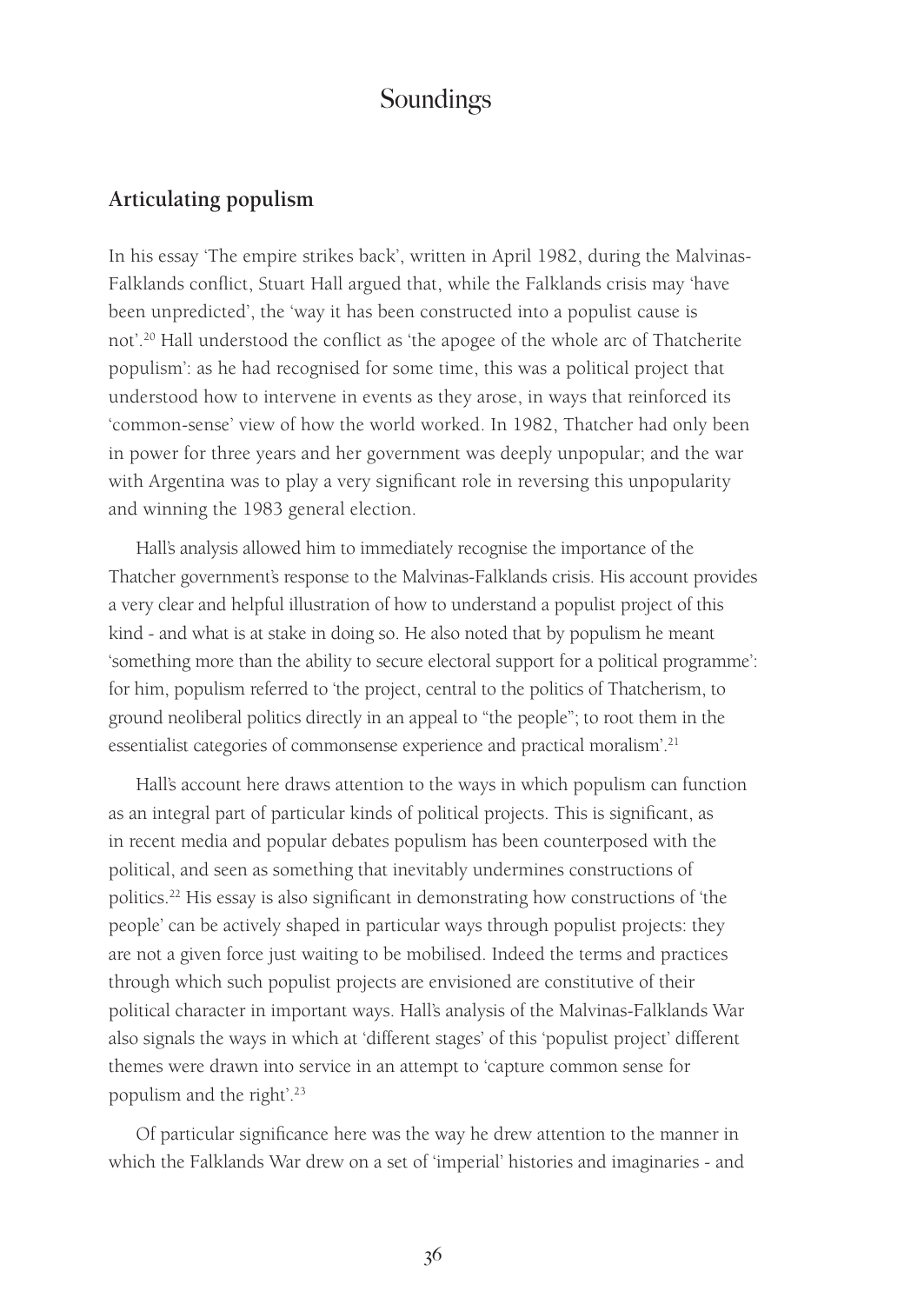re-centred them at the 'heart' of constructions of 'the people'. This is significant: populism is often constructed as a rather vague, place-less phenomenon, but Hall's analysis located it directly in relation to particular contests, histories and geographies. This was, and remains, an important intervention in terms of the ways in which populism is thought and understood. Hall's writings from this period not only sought to engage with the emergent right-wing populist strategies associated with Thatcherism; they also critically intervened in the terms on which the histories and geographies of populism were understood.

Hall's writings on Thatcherism drew on Laclau's critique of class-reductionist accounts of populism to analyse the diverse political constituencies that were integral to Thatcher's populist project. He also, however, critically engaged with some of Laclau's positions. He argued, for example, that Laclau's approach led to expectations of 'the constant formation and reformation of discourses across the ideological field'. In this respect Laclau's work, Hall asserted, took 'too little into consideration the fact that the articulation of certain discourses to the practices of particular classes has been secured over long periods'.<sup>24</sup> His own engagement with particular populist formations such as Thatcherism was explicitly attentive to the situated dynamics of such politics - including their inter-connections with longerterm historical processes - in ways which are often missed by Laclau's formalist approach. Hall was insistent that formations such as the intensely racialised populism that was central to the political settlement emerging in the 1970s and 1980s were shaped by specific histories and geographies.

In this regard, as Hall's discussion of the Falklands War emphasises, imperial practices and imaginaries have been particularly significant in shaping different articulations of populism. These have long histories and continue to shape the terrain on which forms of populist politics are envisioned. Bill Schwarz has described, for example, the forms of 'energetic white populism' that were shaped in South Africa and Australia in the late nineteenth and early twentieth century, in opposition to nonwhite workers and 'against distant rulers in London'.<sup>25</sup> Such populist imaginaries were shaped by circuits of 'white labourism' throughout the Empire, and were reproduced through connections between imperial and metropolitan spaces; and these racialised understandings of labour also intersected with popular working-class articulations of politics within Britain.<sup>26</sup> Positioning populism in relation to this broad historical terrain does not provide answers to all the questions relating to the terms on which populist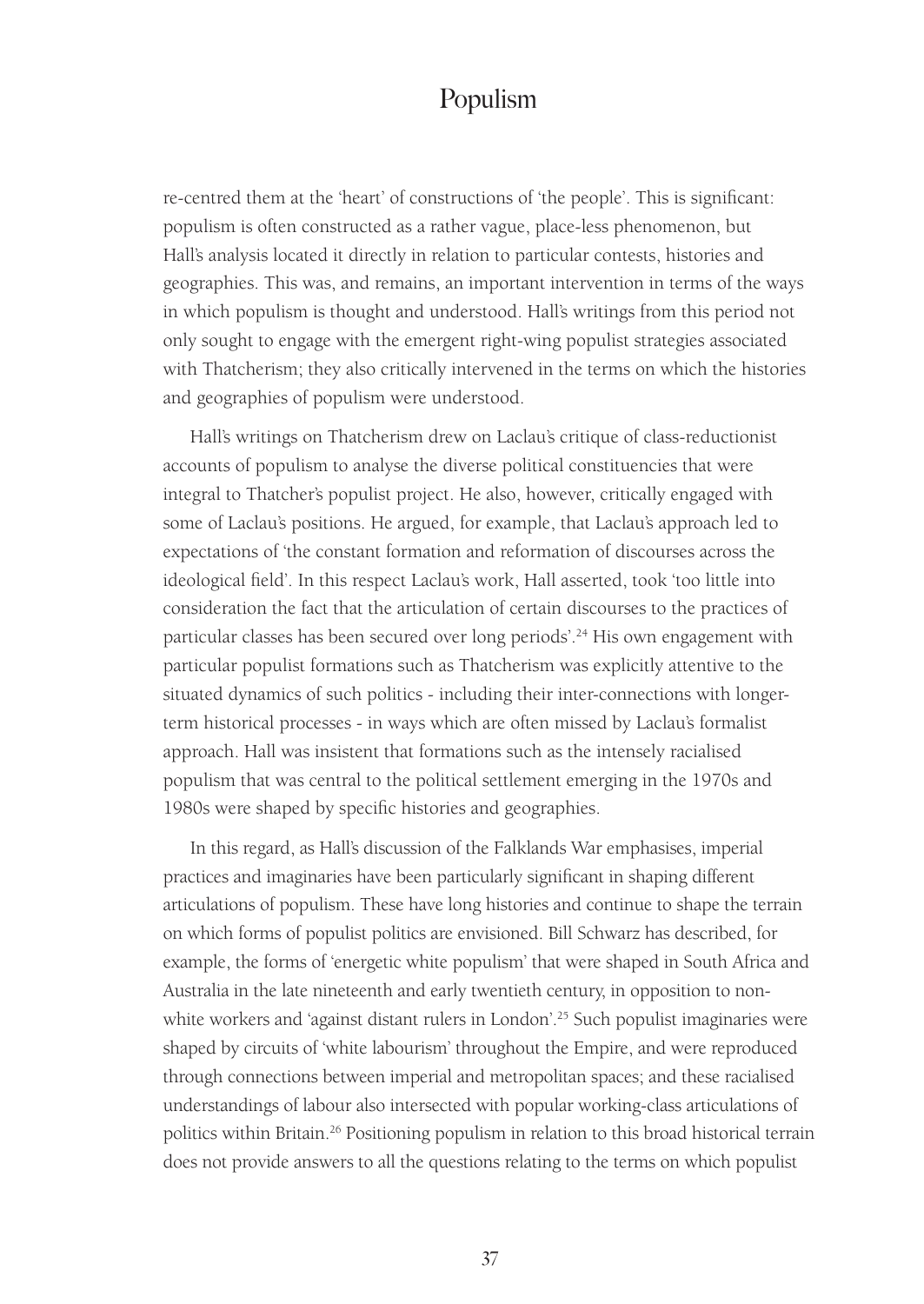politics and moments are articulated. It does, however, help to move beyond some of the superficial ways in which populism has been understood in recent debates, both politically and analytically.

Engaging with the long histories and geographies through which particular racialised forms of politics and imaginaries have been articulated is a necessary precondition for understanding how specific constructions of populism get articulated and generated on specific terms. To understand the populist constructions of the 'people' during the Brexit referendum, for example, it is necessary to scrutinise some of the particular ways such constructions of the 'people' have mobilised long-standing racialising discourses of the nation. The United Kingdom Independence Party (UKIP), as Satnam Virdee and Brendan McGeever note, 'was able to gain traction by tapping into a sedimented racist nationalist populism that has been a feature of the English social formation for a number of decades'. Such racism gains traction 'not simply through the circulation of racist ideas within mainstream political discourse, but because such ideas have been part of the lived habitus of the English social formation for so long'.<sup>27</sup>

This mobilisation of racialised articulations of the nation is a pervasive feature of the different right-wing articulations of populism emerging in contemporary Europe. As Marina Prentoulis has argued, the 'national element has been appropriated by successful right-wing populisms, which are pushing away from the European project and towards the re-enactment of state boundaries as a means of finding security from external threats - and at this particular conjunction their main focus is on the refugee crisis'.28 Prentoulis also usefully argues that these strategies 'cannot be countered by a left populism that confines itself to national boundaries' - a position that raises important questions about the terms on which left populisms have sought to construct antagonistic constructions of 'the people'. The next section turns to a discussion of what we might term actually existing forms of left populism, through a discussion of Syriza and Podemos.

#### **Actually existing left populisms: 'Syriza, Podemos, Venceremos'?**

Two of the most palpable and - at least electorally - successful articulations of a left populist strategy in contemporary Europe come from the recent trajectories of Podemos in Spain and Syriza in Greece. In the aftermath of the 'more than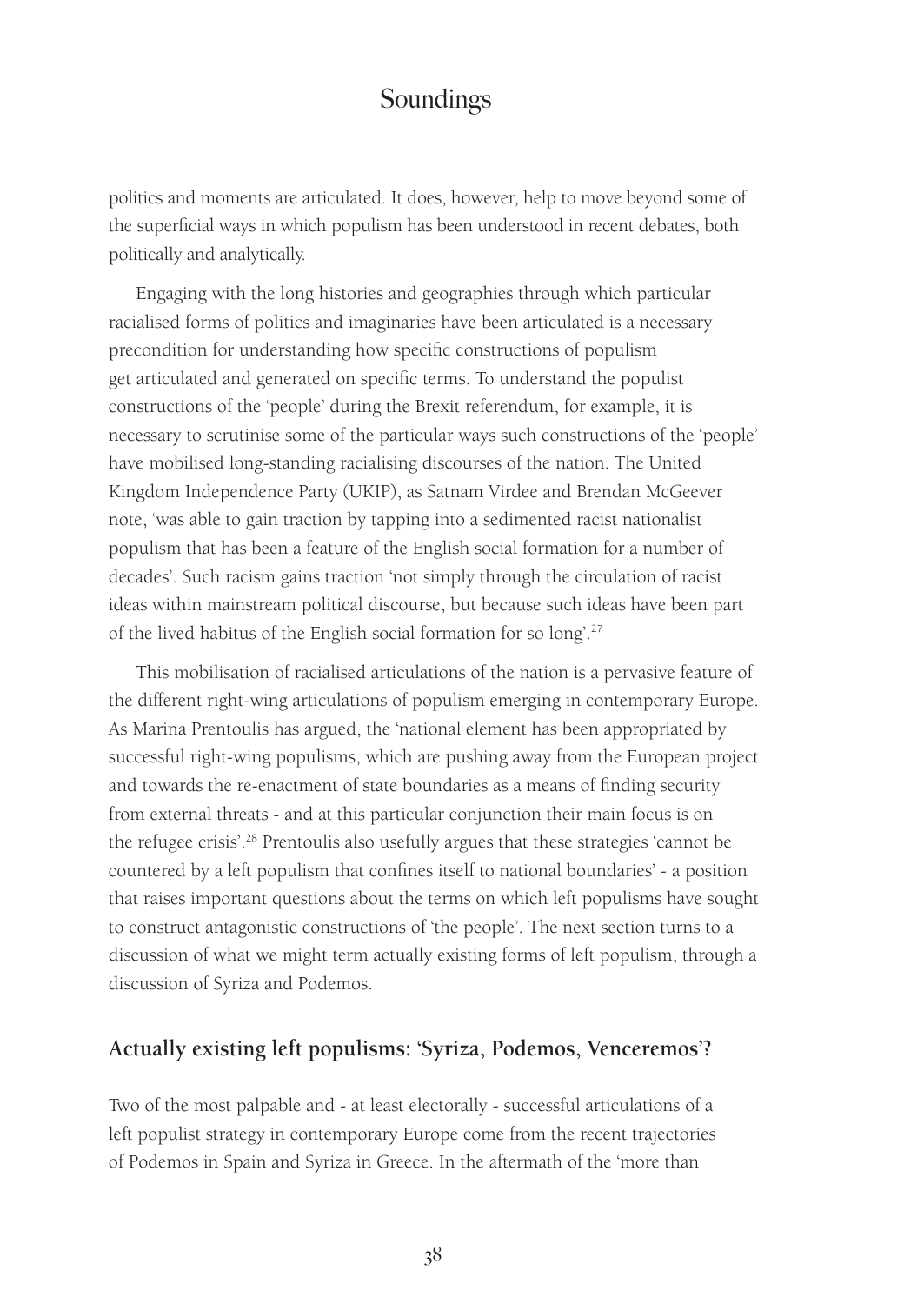economic' European crisis, and the continuous legitimisation and brutal implementation of austerity as the only possible response to it, both parties have mobilised populist strategies to articulate and represent popular grievances and demands. Fuelled by the massive popular protests that had recently marked the political landscape in the two countries, the populist projects of Syriza and Podemos have managed to challenge the dogmatic implementation of austerity politics and to re-invigorate democratic debate and disagreement. Indeed, their political strategies have been powerful in opening up institutional spaces for the representation of popular demands and grievances, while also moving beyond techno-managerial responses to Eurozone's crisis, and foregrounding alternatives to austerity. Nevertheless, the current impasses, contradictions and failures of both parties also call for a more nuanced reading of their strategies. And here some useful insights can be gained from focusing in on the different spaces - and ways of thinking about space - in and through which the populist politics of Syriza and Podemos have been articulated; and a consideration of the role of spatial/geographical imaginaries in the ways they have articulated their politics is also helpful.

Concerning the latter, it is important to note that both Syriza and Podemos have been quick to equate 'the people' they seek to represent with their respective nations. Perhaps the most palpable manifestation of this conflation of 'the people' with the nation is the way Podemos articulates and emphasises the nationalpopular. The term 'national popular' was used by Gramsci to refer to articulations of popular will in a particular relation with a national history and a historical and cultural environment, and without any necessary positivity to the nation form itself. Nevertheless, Íñigo Errejón, in a conversation with Chantal Mouffe, has recently argued for the need to 'combat right wing populism' by a refusal to 'cede' the space of the nation to 'them', and to 'rebuild a civic, popular idea of the country' framed by 'a democratic, progressive and popular patriotism'.<sup>29</sup> Errejón notes that in this strategy Podemos are 'learning from Latin America', especially in relation to constructions of the national-popular. However, he does not give any consideration to the important role of Latin Americans in shaping oppositional political cultures within Spain.<sup>30</sup> But immigrants to Spain from countries such as Ecuador and Peru have been increasingly visible in movements against austerity. As Sophie Gonick has noted, Ecuadorian immigrants, 'who were the first victims of crisis after purchasing homes at the height of the bubble' have been central to grassroots mobilisations against evictions in Madrid.<sup>31</sup> Engaging with these kinds of connections can help to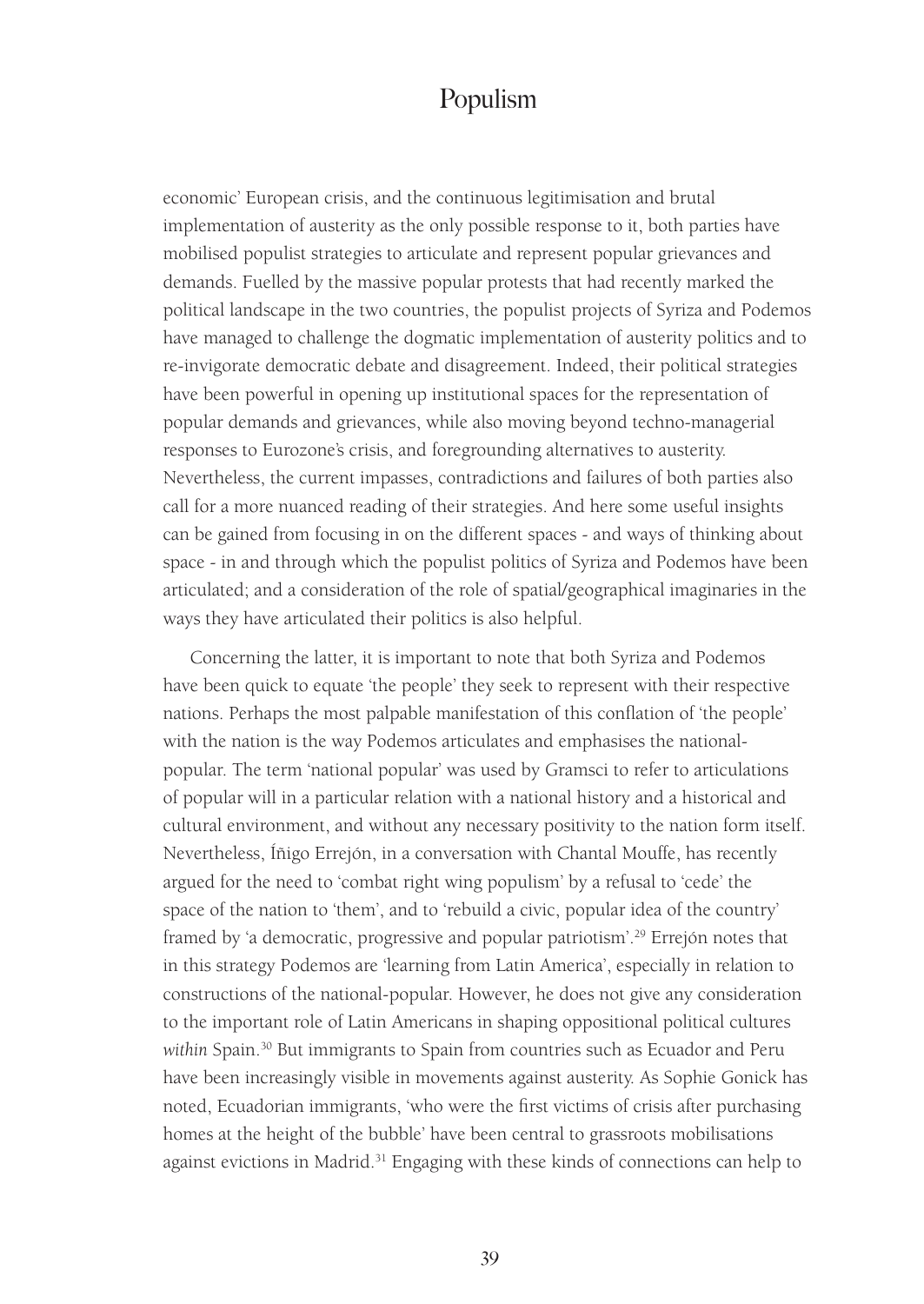re-draw our cartographies of left populisms, and to find different ways of relating to internationalist trajectories and collaborations, in all their rich diversity.

In a similar vein, despite the party's origins as a grouping of left-wing parties and organisations, nationalist instances are equally present in Syriza's discourse. Actually, between 2012 and 2015, before they won the election, Syriza spokespersons often adopted a nationalist rhetoric wherein their political opponents were portrayed as traitors of the nation.32 Alexis Tsipras, for example, described the previous pro-austerity governments as instruments in the hands of foreign interests. In his words, PASOK and New Democracy 'looted Greece and then they lowered the flag and handed it to Merkel'.33 Feeding on this rhetoric, the Syriza coalition government formed in 2015 came to power thanks to the party's collaboration with the openly nationalist and xenophobic right-wing party ANEL (Independent Greeks). This is not to argue that Syriza's populist discourse should be conflated with a nationalist discourse. Nevertheless, it is important to note that such recurring references to patriotism and national sovereignty not only shaped a nationed narrative of the 'Greek crisis'; it also positioned Syriza's efforts to imagine and articulate an alternative to austerity predominantly within the limited and limiting political space of the nation-state. In this context, Syriza's failure to effect fundamental changes in austerity policies (after its election and the referendum of July 2015) within the European post-democratic configuration has further fuelled nationed narratives, both within Syriza and, even more so, within Greek left-wing opposition parties.

This is not to suggest that the strategies adopted by Syriza and Podemos have been exclusively located within the frame of the nation-state. Indeed, in the runup to the European Elections of 2014, the two parties actively worked together to construct a left populist alliance in Europe, under the electoral slogan: 'Syriza, Podemos, Venceremos'. And yet, the terms on which the two parties have worked together also have continuities in terms of their discourses of patriotism. In his discussion of the decision by Podemos to sit with Syriza in the European parliament, Errejón argues that:

We've always defended the decision in patriotic terms. In fact we were in the group with Tsipras and Syriza, which are the only patriotic force that has defended the interests of the people and citizens of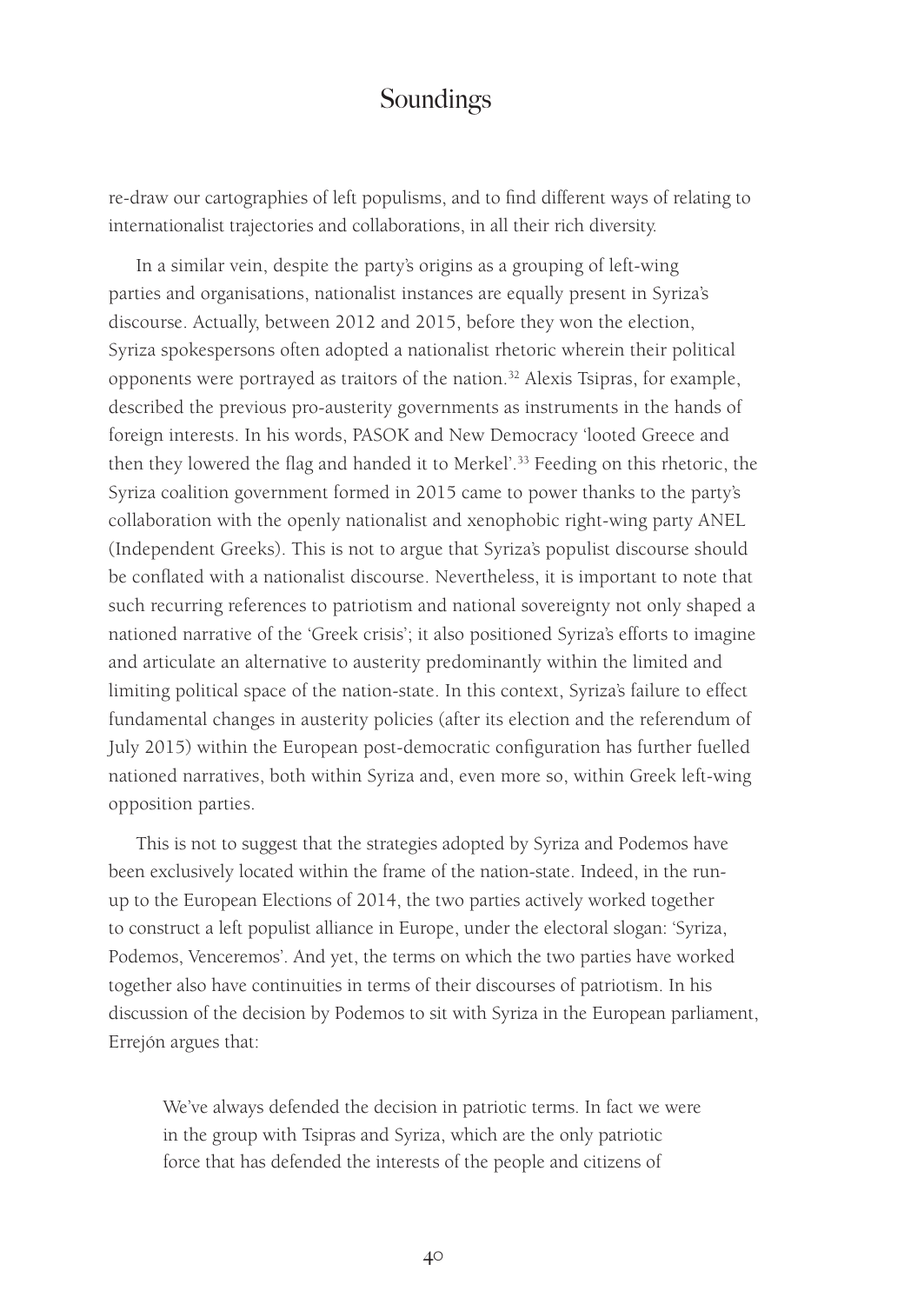their country against international speculators. It's a left that has put together an inclusive project for the country.<sup>34</sup>

This further emphasises the political challenges which confront attempts to delineate different articulations of left populisms, and to move beyond patriotism as the grounds on which such international linkages are shaped.

In relation to the issue of delineating left populism, it is important to foreground the shifting spaces through which the two parties have articulated their political projects. To begin with, it is paramount not to lose sight of the fact that the surge in support for both Podemos and Syriza came as a result of capitalising on, and succeeding in representing, a substantial section of the people who had been involved in the massive popular protests of 2011 - the Indignados in Spain and the Squares movement in Greece.<sup>35</sup> A closer look at the spaces of the squares movement in Greece, for example, unearths the uneasy and porous but nonetheless constitutive co-existence of two opposing logics and imaginaries in the squares: a nationalist discourse seeking to oust the 'occupation government' and demanding 'jobs for Greeks' in the upper square, and an emancipatory egalibertarian discourse demanding direct democracy and experimenting with solidarity responses to austerity in the lower square.<sup>36</sup> It is, indeed, this uneasy co-existence of a nationalist and emancipatory articulation of 'the people' in the squares that made imaginable and possible the government coalition between Syriza and ANEL four years later.

In the years that followed the rupture introduced by the squares movement, Syriza would not only seek to represent the demos of the squares in the institutional spaces of the Parliament; it also actively participated in the massive wave of grassroots solidarity initiatives against austerity that thoroughly delegitimised the New Democracy government by constructing a network of mutual aid in the interstices of the existing order.<sup>37</sup> Syriza's participation in these political spaces was constitutive for the party. In the period between 2011 and 2014 the party shaped its discourse and repertoires of action in dialogue with, and under the influences of, these movements. In fact, the spaces opened up by the solidarity movement constituted the terrain on which the populist politics of Syriza was shaped - while also being shaped by them. In a similar manner, Podemos would also develop a symbiotic and mutually constitutive relationship with grassroots movements against austerity, particularly with the movement against evictions. These spaces, thus,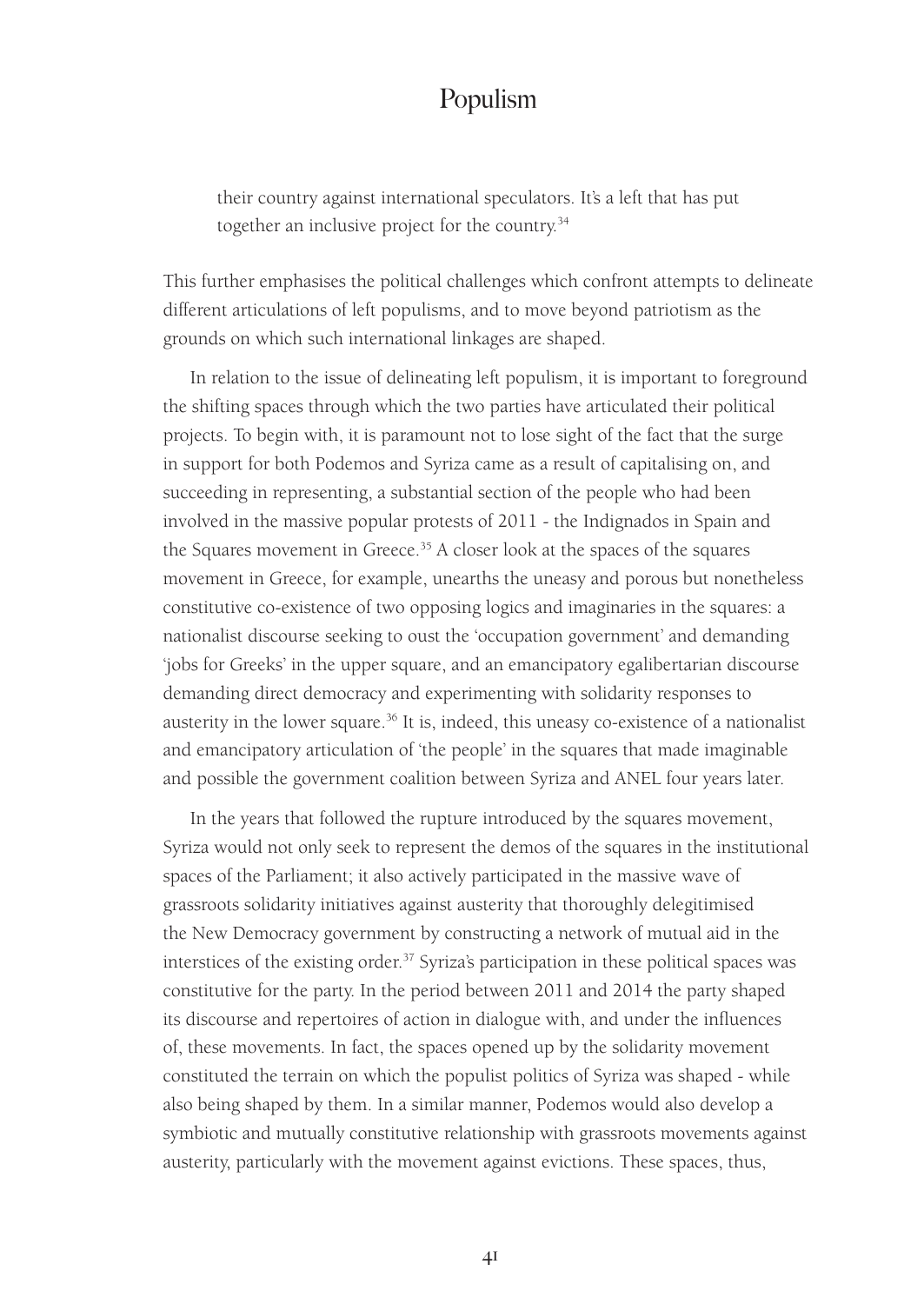were not merely the backdrop for the activities of Syriza and Podemos. Rather, their populist projects were actively shaped and articulated through the opening of such movement spaces. Tracing the shifting spaces of the articulation of populist politics in this way helps to foreground its movement element. And this is an element that has been most prominently highlighted in the literature around Latin American populisms, which has drawn attention to the role of grassroots - often indigenous movements in the articulations of populist projects led by men such as Evo Morales, Hugo Chavez and Rafeal Correa.<sup>38</sup>

It is no coincidence, therefore, that as the strategies of Podemos and Syriza began to diverge, their relationships to political spaces and spatial strategies also diversified. More specifically, after its electoral win in the 2014 European Elections, acquiring government power became the horizon of Syriza's political project. And as the party began to increasingly privilege national institutional political spaces, and winning and maintaining a Parliamentary majority, its relationship with grassroots movements also began to weaken. Syriza began to tone down the more radical references to the movements' discourse, while the party's rhetoric and strategy was increasingly shaped in the higher echelons of party power close to Alexis Tsipras. Podemos, on the other hand, strongly influenced by its links with the urban political movements against evictions, also put considerable emphasis and effort into articulating its strategy at the local election and movement level. The 2015 local election wins of Ada Colau in Barcelona and Manuela Carmena in Madrid were fuelled by this strong relationship between movements and party. And this in turn opened up an alternative spatial strategy and a new set of institutional spaces for the articulation of popular politics - extending beyond Syriza's almost exclusive emphasis on government power and the Parliament. These examples also show how a focus on the spaces in and through which left populisms are articulated can be helpful in the navigation of questions around the importance of the leader and strong leadership in populist politics, in that it offers a different way of registering and elucidating the relationship between movements and leaders.

#### **Conclusion**

Chantal Mouffe has argued that the 'populist moment' does not imply that 'the left/right opposition is no longer relevant', but, rather, that 'it must be posed in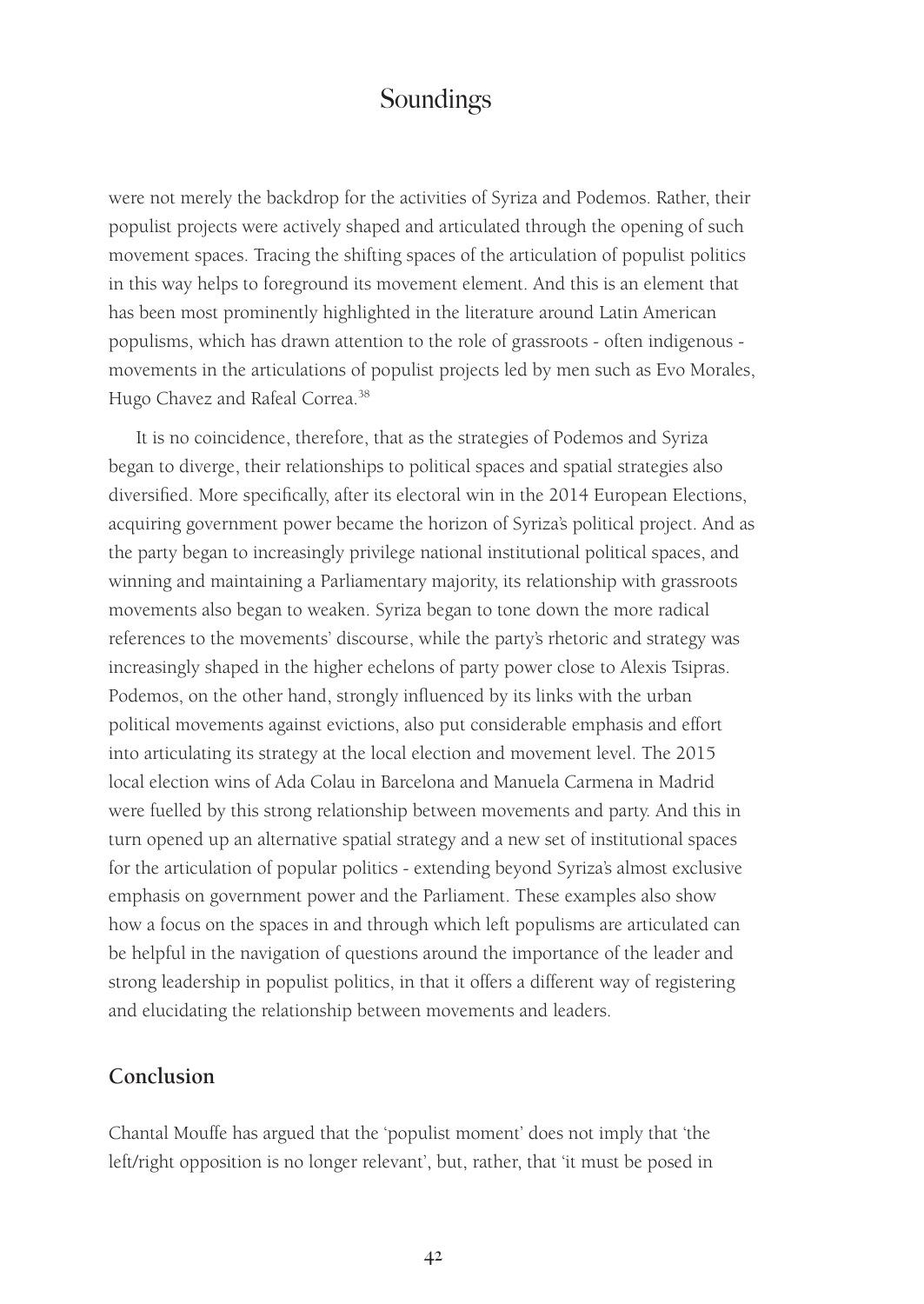another way, with reference on the type of populism at stake and the chains of equivalences through which the "people" is constructed'.<sup>39</sup> We agree with Mouffe that it is important not to sweepingly dismiss all populist politics as reactionary, exclusionary or authoritarian. As we have argued above, the left populisms of Syriza and Podemos have been important in challenging the hegemony of austerity politics and opening up institutional and everyday spaces for the expression of democratic disagreement. However, as we have also insisted, both parties have to a large extent articulated their discourses along nationed geographical imaginations. This suggests the importance of critically engaging with left populisms, and the terms on which antagonistic constructions of 'the people' are articulated and mobilised.

In this sense, we contend, after Laclau, that populist dimensions and articulations of the political are not something that can be ignored by the left, even if we would disagree with the way Laclau's writings verge at times on eliding populism and the political. Our discussion of Hall's work, however, has suggested the importance of engaging with situated articulations of populist politics in particular conjunctures. Accordingly, we would argue that it is crucial for left political engagement to scrutinise and displace some of the key tensions that structure actually existing articulations of left populism; and that such scrutiny is also integral to challenging populist articulations of the political from the right. We conclude therefore by summarising our arguments in relation to the three key areas we have been discussing.

Firstly, we have argued that there has been a tendency for left populist imaginaries to accept a narrowly nationed politics of the crisis. This is in some ways amplified by rather than unsettled by the centrality that Laclau and Mouffe give to the nation in accounts of populism. There are many different articulations of this in actually existing left populist politics, as we have suggested in relation to Syriza, but there are also echoes of such positions in the kind of 'Lexit' positions which seem to have some traction in the contemporary UK left. The nation, however, is not an inevitable geographical imaginary through which populism is necessarily articulated. As Etienne Balibar has recently argued, the 'diverse resistances against austerity policies in Europe' might as usefully be constructed in relation to a 'transnational counter-populism'.40 How and with what analytical tools could we engage with a possibility of such a transnational left populism?

Secondly, as we have discussed, there are real limitations in the ways in which populist constructions of the political conceive of the relations between leaderships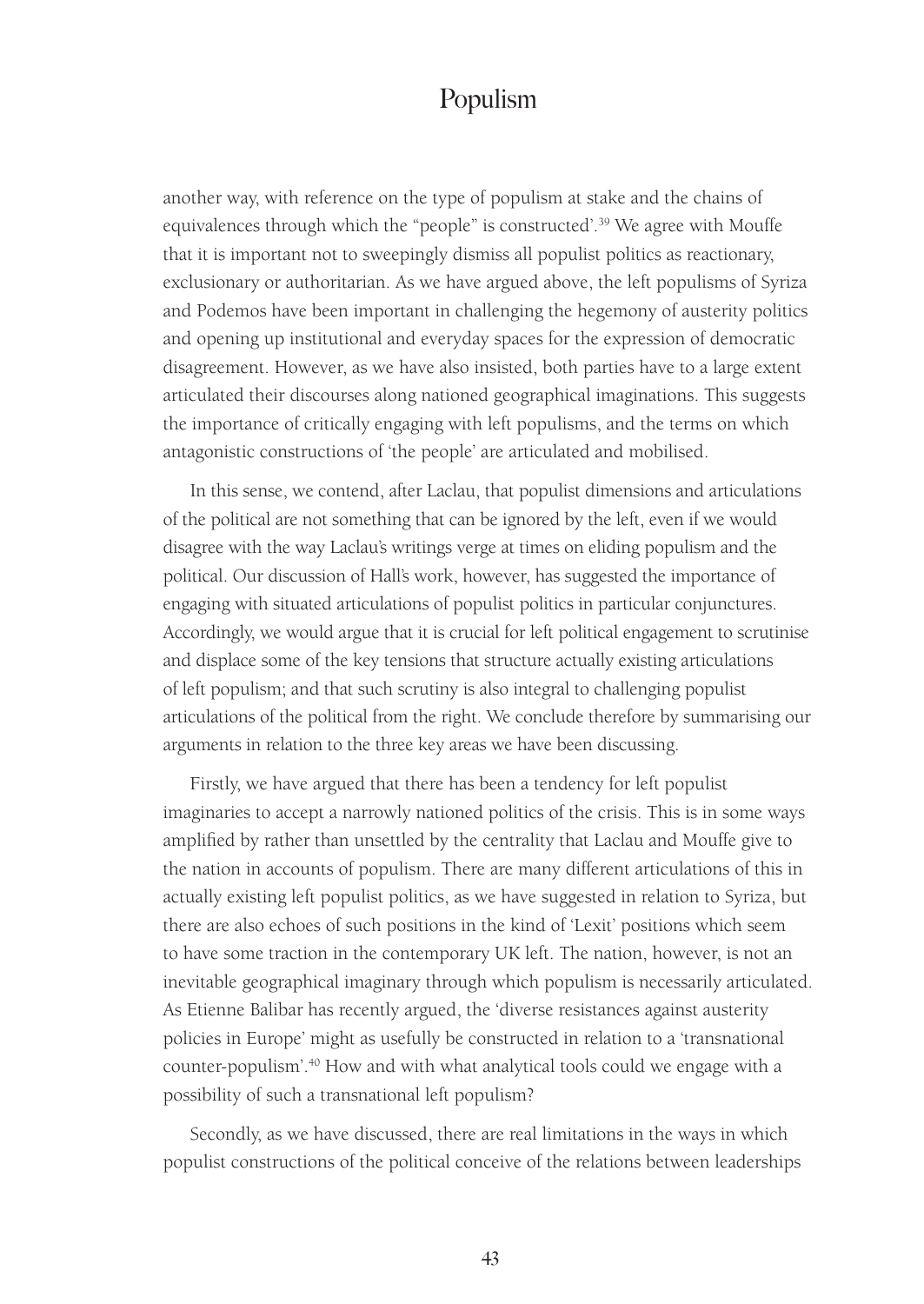and grassroots and participatory politics. In this regard Laclau's re-centring of top-down leadership as central to populist politics is inherently problematic from a progressive left position. As Hilary Wainwright suggests, it is necessary to think about the ways in which spaces of politics might be envisioned which enhance different articulations of populist politics. This may open up different ways of envisioning political leadership, but for a left populist politics to function as part of a broader, more participatory, articulation of politics and society it is necessary to unsettle the notion of a charismatic male leader that is all too often refigured in appeals to left populisms.

Finally, thinking about populism from a spatially-informed perspective can further enhance our thinking on how a transnational populism might become articulated. Interestingly enough, it is to the spaces of the Indignados and Occupy movements that De Cleen turns in looking for potential manifestations of transnational populism.<sup>41</sup> And it is true that the political ideas and vocabularies of these movements include a spatial/geographical perspective that has enabled them to articulate the idea of a transnational people against national and transnational elites. Nevertheless, as our analysis of the squares movement in Greece has suggested, the spaces opened up by these movements have often constituted the terrain for negotiating conflicting articulations of 'the people'. It is through foregrounding the spaces of populist politics, and the new ways of thinking about place that are opening up, that such nuances can be better elucidated. And it is also through these new spaces and networks - forged by grassroots solidarity activity across Europe - that a transnational European people might be in the making, as Balibar contends.<sup>42</sup> The networked solidarities shaped by refugee and migrant activism and grassroots movements in the face of what the elites call 'Europe's refugee crisis' represent perhaps the most palpable, and for sure the most hopeful, topography of such a people.<sup>43</sup>

**David Featherstone** is Senior Lecturer in Human Geography at the University of Glasgow. He is a member of the editorial collective of *Soundings*, and co-editor of *Stuart Hall: Selected Political Writings* and *Spatial Politics: Essays for Doreen Massey*. He is author of *Solidarity: Hidden Histories and Geographies of Internationalism*.

**Lazaros Karaliotas** is a Lecturer in Urban Geography at the University of Glasgow. He holds a PhD in Human Geography from the University of Manchester and has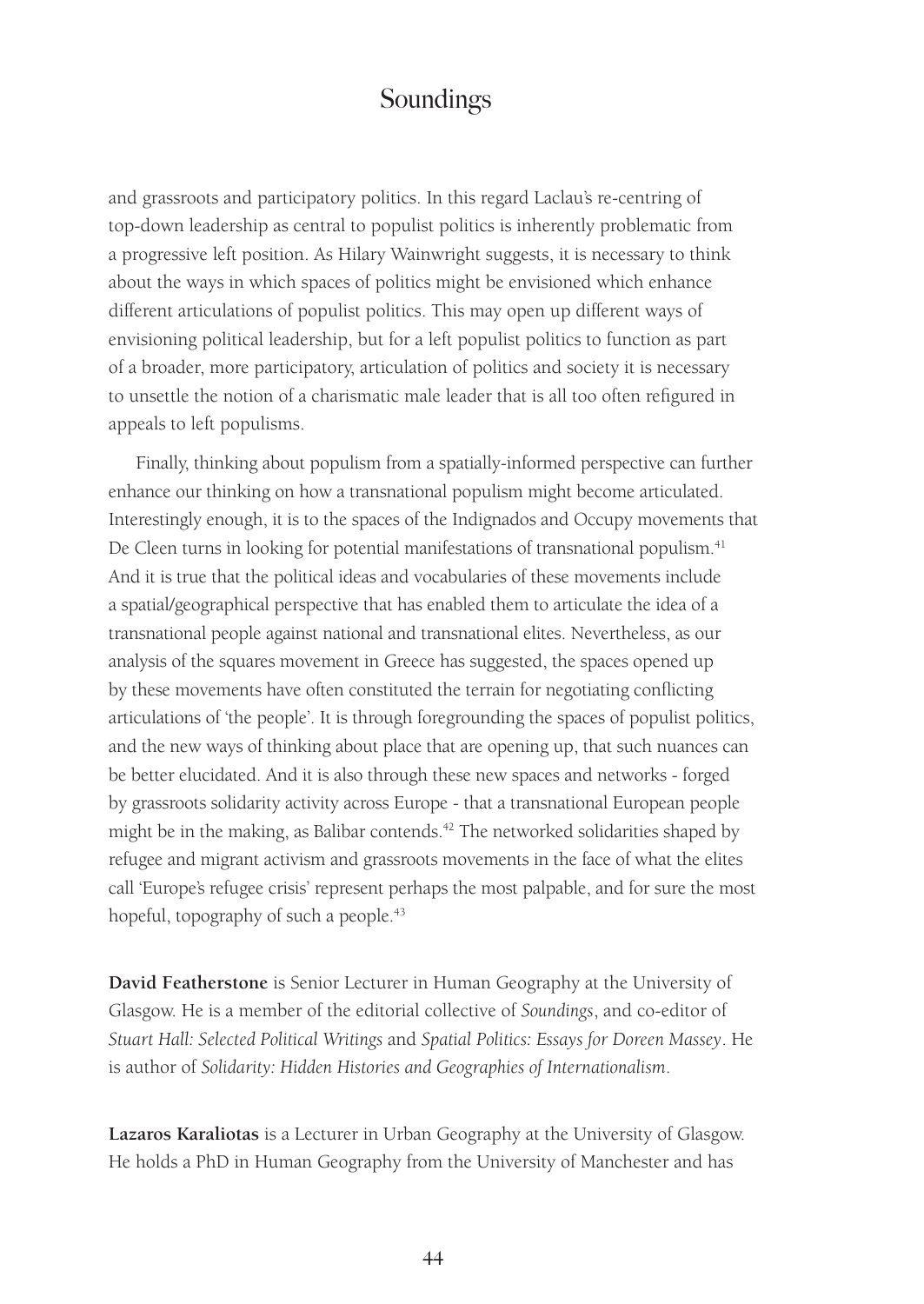been a post-doctoral research fellow at the Universities of Glasgow and Manchester. He is the book reviews and social media editor, and an editorial board member, at the *Urban Studies* journal.

#### **Notes**

1. This article is part of the *Soundings* series on critical terms, which seeks to explore some of the main ideas at play in the current political conjuncture. The series was introduced in Deborah Grayson and Ben Little, '*Soundings* critical terms: conjunctural analysis and the crisis of ideas', *Soundings* 65, 2017. Each instalment outlines the theoretical and historical background of a particular idea or set of ideas.

2. We use the term 'nationed' to refer to discourses and imaginaries articulated around the signifier of the nation either to explain the 'European Crisis' and the spatial politics around it or to articulate alternatives to the post-crisis conjuncture. For further details see D.J. Featherstone, and L. Karaliotas, 'Challenging the spatial politics of the European crisis: nationed narratives and translocal solidarities in the post-crisis conjuncture', *Cultural Studies*, 32(2), 2018.

3. E. Laclau, *Politics and Ideology in Marxist Theory*, New Left Books 1977, especially p198; and *On Populist Reason*, Verso 2005.

4. Laclau, *On Populist Reason*; J. Rancière, *Hatred of Democracy*, Verso 2009.

5. *On Populist Reason*.

6. *On Populist Reason*; and E. Laclau and C. Mouffe, *Hegemony and Socialist Strategy: Towards a Radical Democratic Politics*, Verso 1985, p20.

7. *On Populist Reason*, p224.

8. *On Populist Reason*. See also B. Arditi, *Politics on the Edges of Liberalism: Difference, Populism, Revolution, Agitation*, Edinburgh University Press 2007.

9. M. Sparke, *In the Space of Theory: Postfoundational Geographies of the Nation-State*, University of Minnesota Press 2005; D.J. Featherstone, *Resistance, Space and Political Identities: the Making of Counter-Global Networks*, Wiley Blackwell 2008.

10. Sparke, *In the Space of Theory*, p183.

11. Featherstone, *Resistance, Space and Political Identities*.

12. E. Balibar, 'The "impossible" community of the citizens: past and present problems', *Environment and Planning D: Society and Space*, 30 (3), 2012, p438.

13. J. Rancière, 'The thinking of dissensus: politics and aesthetics', in P. Bauman and R. Stamp (eds.), *Reading Rancière*, Continuum 2011, p5.

14. Rancière, 'The thinking of dissensus', p5.

15. B. Arditi, 'Populism is hegemony is Politics? On Ernesto Laclau's *On Populist Reason*', *Constellations*, 17 (3), p490.

16. *On Populist Reason*, p100.

17. *On Populist Reason*, p100; Arditi, 'Populism is hegemony is politics?'*.* On gendered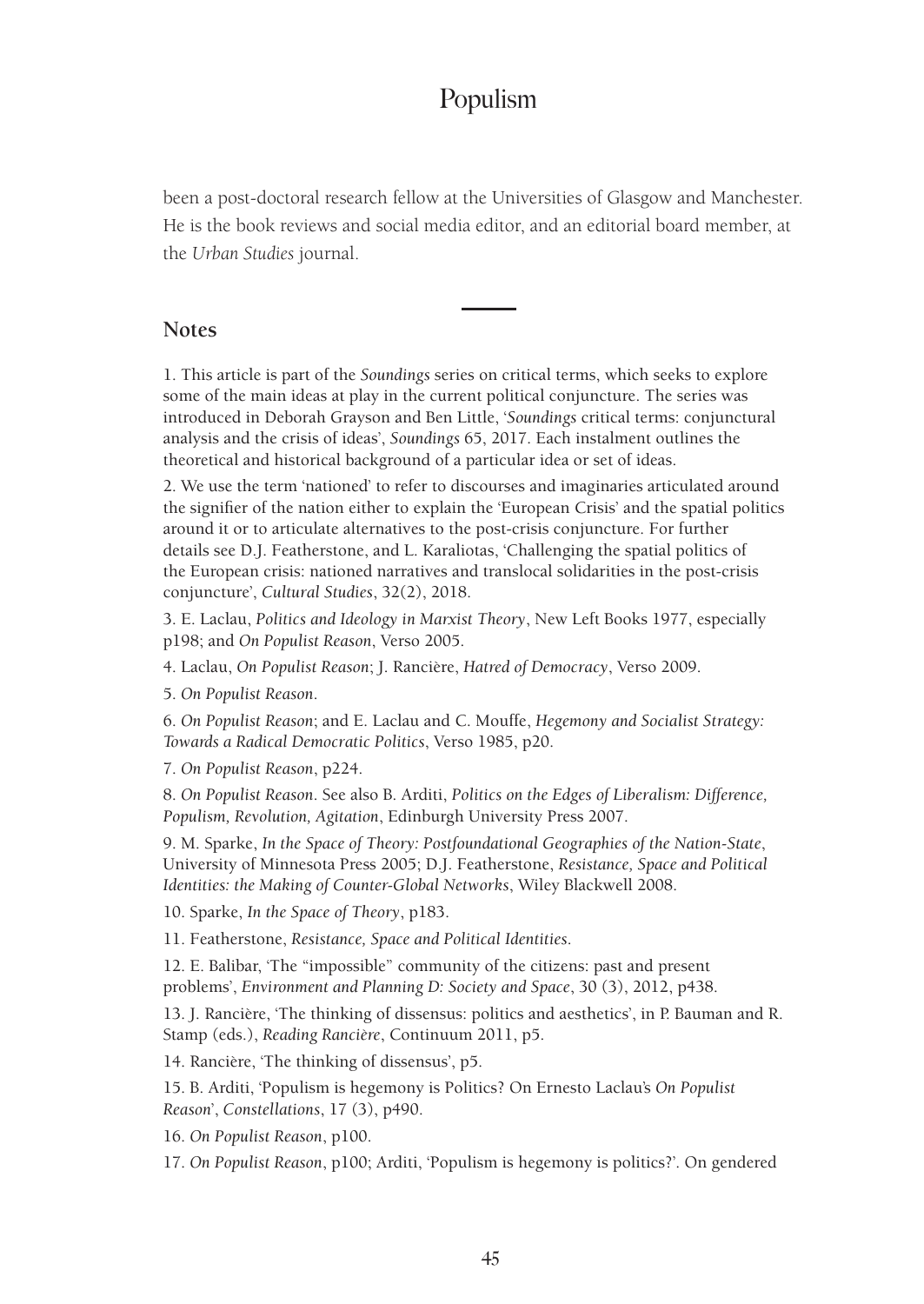constructions of populism, see J. Clarke and J. Newman, '"People in this Country have had enough of experts": Brexit and the paradoxes of populism', *Critical Social Policy*, 11, 1, 2017.

18. H. Wainwright, *A New Politics From the Left*, Polity 2008, p34.

19. B. Moffitt, *The Global Rise of Populism: Performance, Political Style, and Representation*, Stanford University Press 2016.

20. S. Hall, 'The empire strikes back' in S. Davison, D. Featherstone, M. Rustin and B. Schwarz (eds), *Stuart Hall: Selected Political Writings, The Great Moving Right Show and Other Essays*, Lawrence and Wishart 2017, p203. The Malvinas-Falklands conflict was a ten week conflict between Britain and Argentina in the spring of 1982 related to a long standing territorial dispute over the islands. The conflict was used both by General Galtieri and Margaret Thatcher for their own domestic political projects. For more details, see K. Dodds, *Pink Ice: Britain and the South Atlantic Empire*, IB Tauris 2002.

21. Hall, 'The empire strikes back', p203.

22. The Guardian's series on populism is a good example of a discourse which is structured by this assumption: https://www.theguardian.com/world/series/the-newpopulism.

23. 'The empire strikes back', p204.

24. S. Hall, *The Hard Road to Renewal: Thatcherism and the Crisis of the Left*, Verso 1988, p140.

25. B. Schwarz, *Memories of Empire Volume 1, the White Man's World*, Oxford University Press 2011, p147.

26. J. Hyslop, 'The imperial working class makes itself "white": white labourism in Britain, Australia, and South Africa before the First World War', *Journal of Historical Sociology* 12 (4), 1999.

27. S. Virdee and B. McGeever, 'Racism, crisis, Brexit', *Ethnic and Racial Studies* 41, 10, 2017: DOI: 10.1080/01419870.2017.1361544.

28. M. Prentoulis, 'From the EU to Latin America: left populism and regional integration', *Soundings* 63, summer 2016, p31.

29. I. Errejón and C. Mouffe, *Podemos: In the Name of the People*, Lawrence and Wishart 2016, p68.

30. Errejón and Mouffe, *Podemos*, pp82-3.

31. S. Gonick, 'Disrupting neoliberalism's ideologies: from civil death to civil disobedience in Madrid's right to housing movement', 2014, p56: https://dialnet.

unirioja.es/descarga/articulo/5551684.pdf.

32. J. Glynos and S. Voutyras, 'Ideology as blocked mourning: Greek national identity in times of economic crisis and austerity', *Journal of political ideologies*, 21 (3), 2016.

33. A. Tsipras, 'Public speech on 14/06/2012', 2012: http://www.syn.gr/gr/

keimeno.php?id=27375.

34. Errejón and Mouffe, *Podemos*, p128.